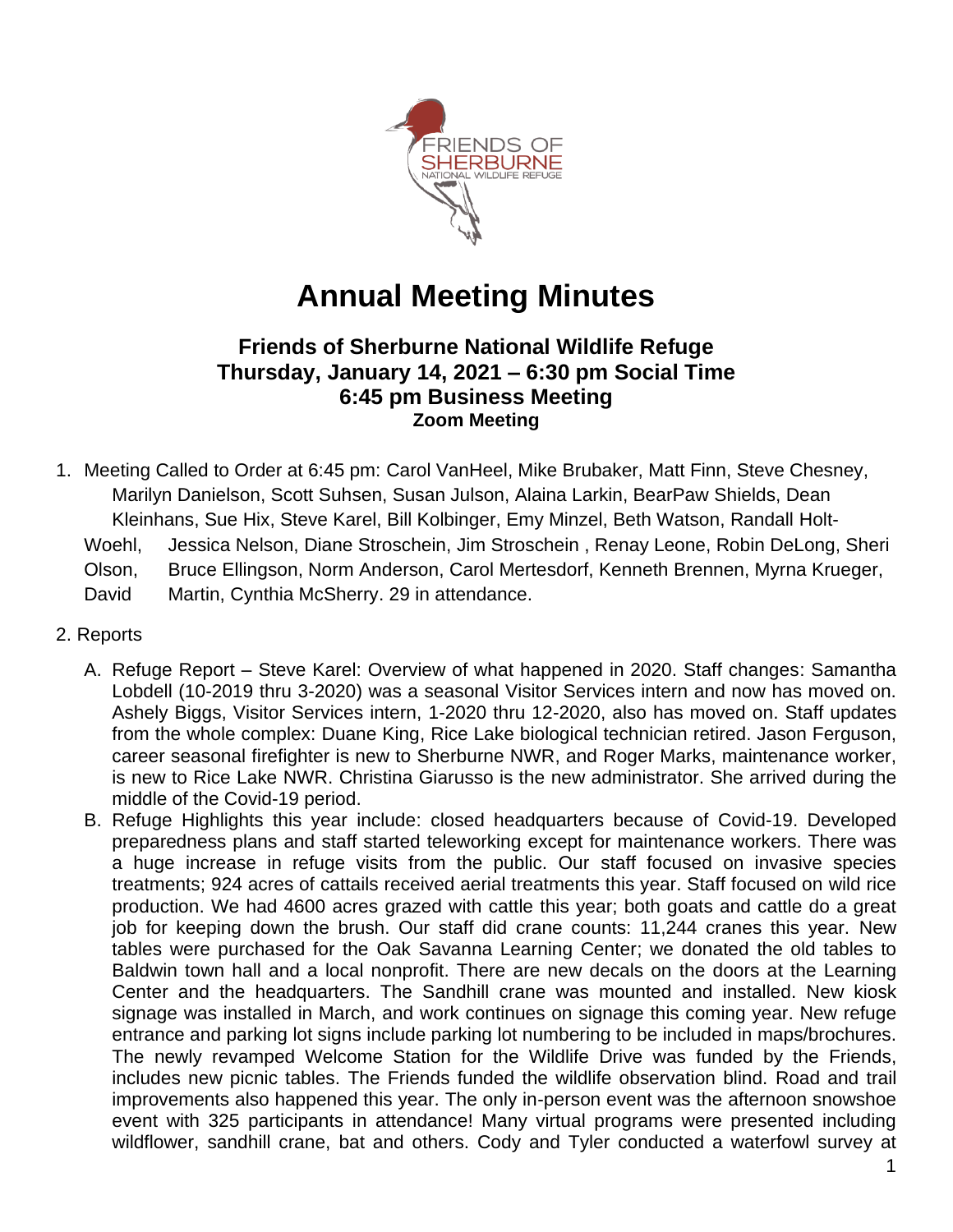Rice Lake. Many of our staff was out west fighting fires. Sally Zodrow passed away in March and a new memorial bench is by Long Pool as a memorial for her. Ahead for 2021: New access to trail for Black Bear Pond, staffing a Career Pathways position and biology intern CDIP. Some of the projects in the works: Junior refuge ranger program, kiosk for Mahnomen trail, other trail signage, water control structure work, new refuge website, installation of a gate on east side of the Welcome Station, prescribed fire, and amphitheater for the Learning Center.

- C. President's Report, Myrna Krueger, Friends president
	- 1) Approve Minutes of January 14, 2020 Annual Meeting

### *Motion to approve the Annual Minutes from January 14, 2020. Motion passed*.

2) Friends 2020 Accomplishments: Continued our funding of part-time naturalist Jenny Hengel. Jenny not only does the school partnership coordination, but also has led virtual learning. The Welcome Station project was important for the Friends to complete. The wildlife viewing blind was completed and funded by the Friends. Dean was instrumental in getting this going and doing maintenance on this structure. Thanks to Dean for doing all of this. Other projects that the Friends supported were the new Learning Center tables, the taxidermy of the crane and the Facebook live programs with live animals. There was a substantial amount of advocacy this year with both Senator Tina Smith's staff and also Congressman Tom Emmer's staff. Advocated for other refuges through NWRA alerts. Actively responded to the Friends General Audit. Princeton Chamber of Commerce selected us as the 2020 nonprofit of the year. We also had a successful online fundraiser for the first time and increased our membership by 45. The Eagle's Nest Nature Store went online also because of the pandemic.

3) Look Ahead for 2021: Reflecting on 2020 we created a DEI statement and plan to do all we can to include everyone at the refuge. With additional outreach, we will bring more people to the refuge and become a destination for the metro and St. Cloud area. We have plans to create a college scholarship for a minority student in the natural resources field of study. We also plan on bringing in speakers on how to improve diversity and inclusion. Also the Friends seek to have a more diverse board. Strategic planning for the next 5 years is also on the list of things for 2021, along with trail signage for Mahnomen, Blue Hill and Oak Savanna Learning Center. Also on the list of projects for the Friends in 2021 is pursuing an amphitheater at the Learning Center.

4) Recognition of Volunteers, Donors and Community Supporters: Remembering Lee T. Johnson. He was a refuge volunteer, a board member and is greatly missed. Also want to thank the membership and marketing committee. Without the donors we would not be able to do what the Friends do here at the refuge. We really appreciate all the folks who donate to the Friends. The Planned Gift recognition category is new this year. Some of these gifts are handled through the Initiative Foundation. We are very thankful for the many important donations that were made to the Friends.

Treasurer's Report, Carol VanHeel, Friends Treasurer

1) 2020 Financials: Actual vs. Budget. We exceeded our goal for donations. In addition to the recurring expenses, we spent money printing refuge brochures and Friends mailings, and paying for the part-time naturalist contractor Jenny Hengel, the Welcome Station revamp, crane taxidermy, new tables and viewing blind. 86% of our expenditures were on refuge projects, advocacy and outreach.